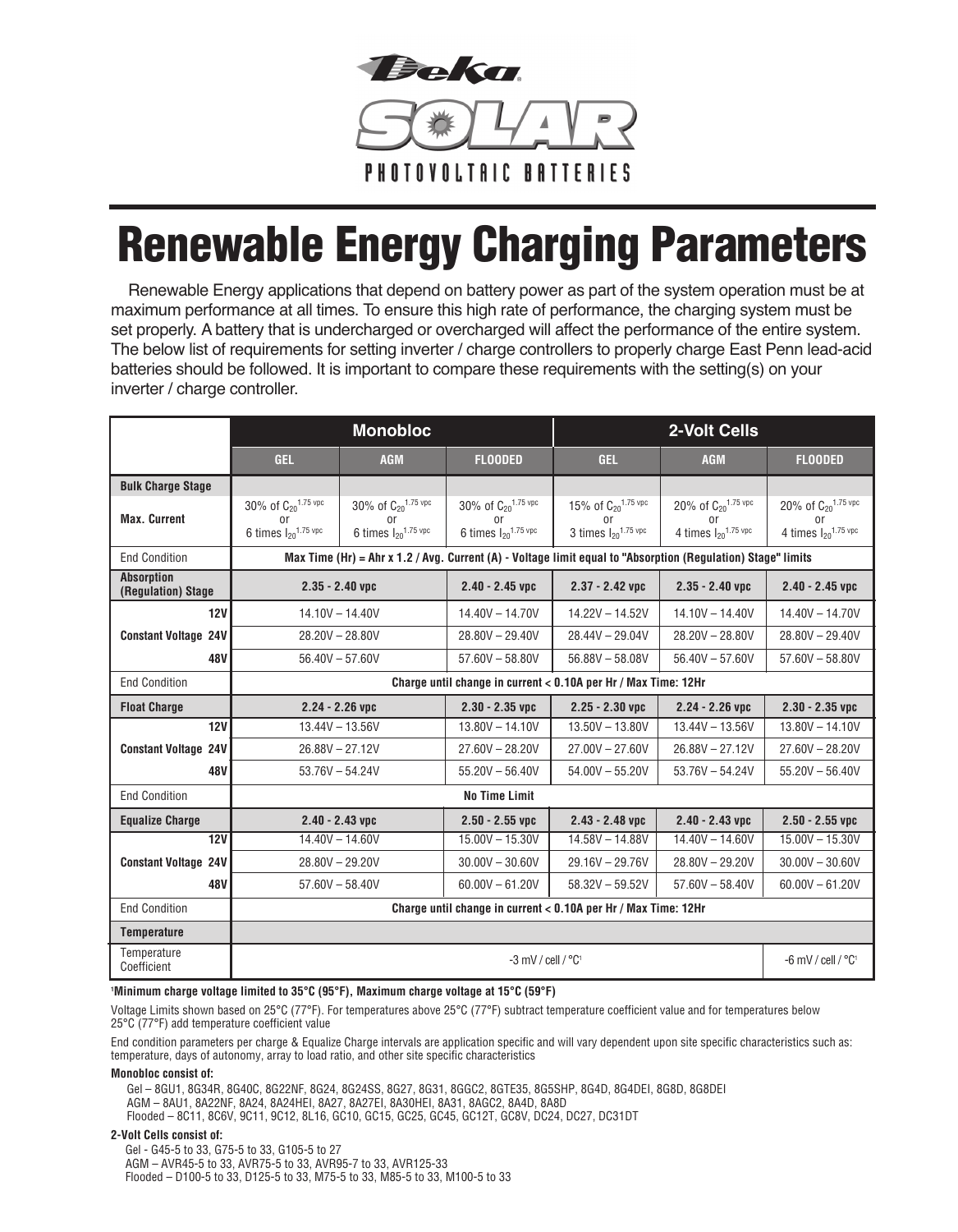

# **BULK CHARGE STAGE TIME CALCULATION**

## **Max Time (Hr) = (Ahr x 1.2) / Avg. Current (A)**

 $Ahr = Amp$  hours removed during discharge.

1.2 = Recharge multiplier

Avg. Current = Average current available to battery from charger.

*Note: Avg. Current should be* < *limits expressed in preceding chart*

Max Time (Hr) – Maximum charge time for battery to reach 80% - 90% state of charge

# **EXAMPLE OF TYPICAL 3 STAGE CHARGER**

**Bulk Charge Stage –** Current is applied to the batteries at the maximum safe rate they will accept until voltage rises to near (80-90%) full charge level. The battery voltage rises because the charging current that is provided by the battery charger is replenishing its internal charge capacity. The charger current is flat (constant) and the battery voltage is rising.

# **EXAMPLE OF TYPICAL 3 STAGE CHARGER** *(con't)*

**Absorption (Regulation) Stage –** The charger will attempt to hold its output voltage constant while the battery continues to absorb charge (draw charging current) from the charger. The rate at which the battery continues to absorb charge in this mode gradually slows down. The amplitude of the charger current is gradually decreasing. The charge current is falling and the battery voltage is flat (constant).

**Float Charge –** The optimum voltage level at which a battery string gives maximum life and full capacity.

**Equalize Charge –** A charge, at a level higher than the normal float voltage, applied for a limited period of time, to correct inequalities of voltage, specific gravity, or state of charge that may have developed between the cells during service.

**Note:** Equalize charging not required on VRLA (AGM / Gel) as part of a daily charge setup. Based on PV applications, unpredictable recharge availability, periodic equalize may be required. Consult EPM (East Penn Mfg) for recommendations.

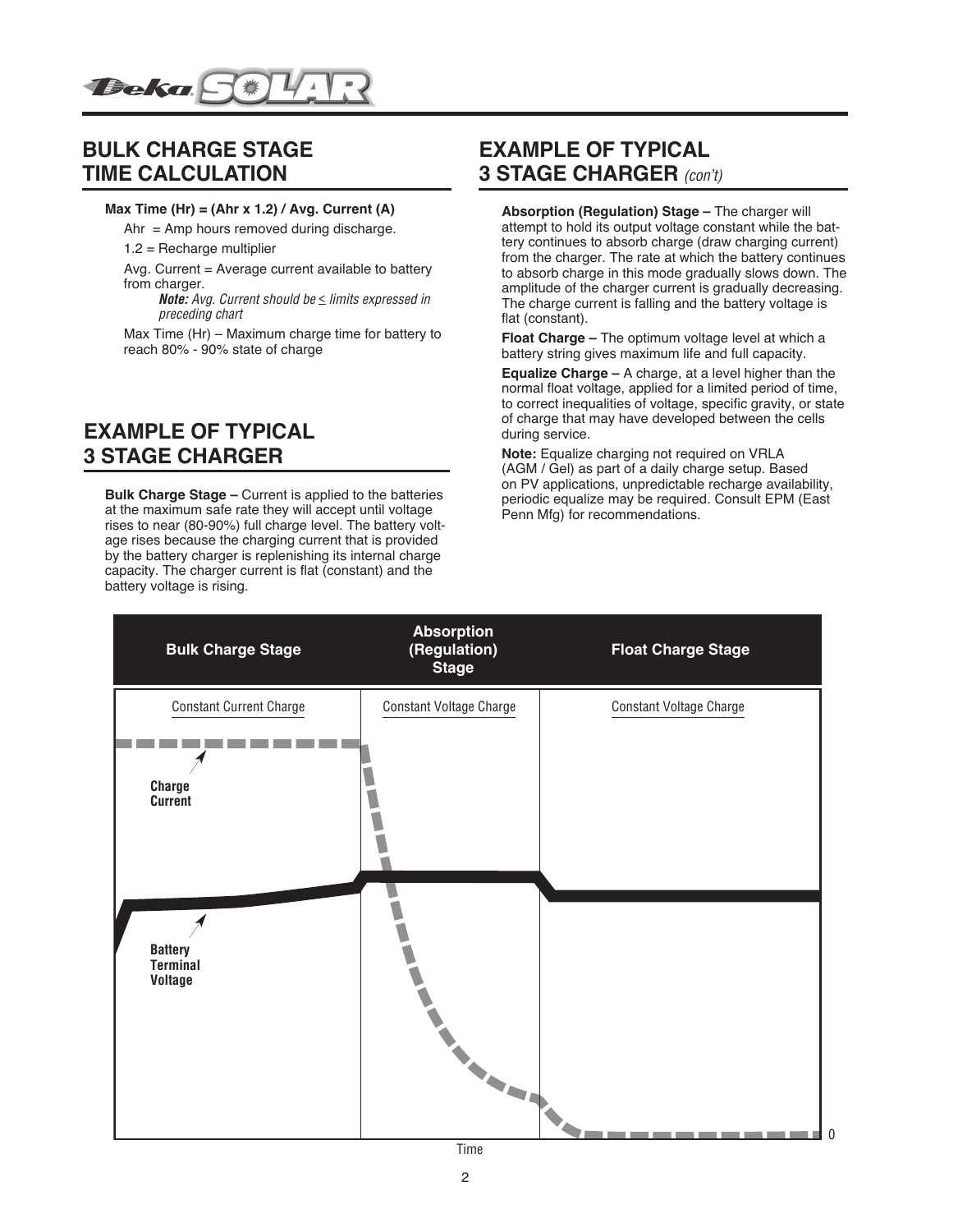## **GLOSSARY**

**AGM –** Absorbed Glass Mat – A class of VRLA (Valve Regulated Lead-Acid) battery in which the electrolyte is absorbed into a glass mat.

**Ambient Temperature –** The average temperature of the battery room. Temperatures below 77°F (25°C) will reduce battery capacity. Temperatures above 77°F (25°C) will reduce battery service life.

**Amp Hour (Ah) –** Amps times Hours

**C20 –** Battery capacity measured in Ah (amp hour) at the 20hr rate.

**End Voltage –** The minimum voltage at which a DC system will operate.

**Flooded –** A battery in which the products of electrolysis and evaporation are allowed to escape to the atmosphere as they are generated. Electrolyte is free flowing throughout the battery.

**Gel –** A class of VRLA (Valve Regulated Lead-Acid) battery in which the electrolyte is immobilized in gel form (sulfuric acid mixed with silica).

**Overcharge –** The number of ampere-hours (Ah) charged divided by the number of Ah discharged times 100. Typical overcharge values are between 105% and 130%.

**Temperature Correction –** A factor used to compensate for battery capacity and/or adjust battery voltage at ambient temperatures greater than or less than 77°F (25°C).

**Undercharge (Deficit charge) –** Charging a battery with less ampere-hours (Ah) than is required to return the battery to its initial state-of-charge. This results in a reduction in the battery state-of-charge.

## **VPC –** Volts per Cell

**VRLA –** Valve Regulated Lead Acid – a lead-acid cell / battery that is sealed with exception of a valve that opens to the atmosphere when the internal gas pressure exceeds atmospheric pressure by a pre-selected amount. VRLA batteries provide a means for recombination of internally generated oxygen and the suppression of hydrogen gas evolution to limit water consumption.

**Beka Fit**